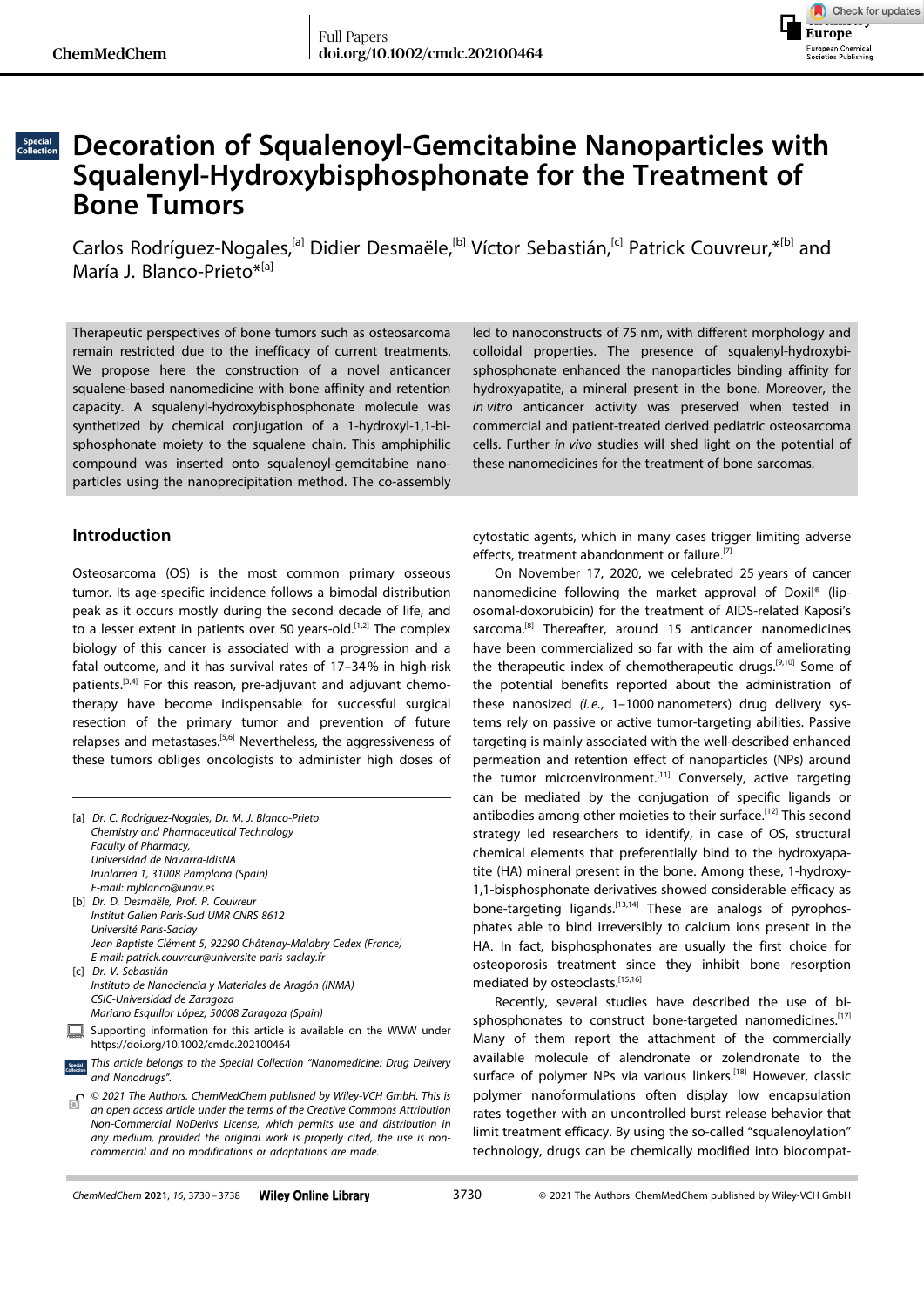

ible amphiphilic prodrugs by linkage with the squalene, a natural and endogenous lipid.<sup>[19]</sup> These squalenoyl bioconjugates are able to form spontaneously drug-based NPs in a very easy nanoprecipitation process that does not require surfactants, phospholipids or polymers. This concept can be upgraded for a wide variety of drugs and allows for very high encapsulation rates with no burst release.<sup>[20]</sup> The cytostatic agent chosen for this study was the nucleoside analog gemcitabine (dFdC), prescribed as a second line treatment for OS. The improved anticancer efficacy of the squalenoylgemcitabine (dFdC-Sq) nanomedicine is now well established in many *in vivo* preclinical models, comparatively to dFdC free.[21,22] As a follow-up of our previous papers, we now propose that the chemical binding of squalene to a 1-hydroxy-1,1-bisphosphonic acid head group might deliver a selfassembling compound embedding a bone mineral targeting moiety. This approach was conceived to achieve a prolonged and selective anticancer activity in the bone tumor area, avoiding systemic toxicities. Thus, squalenyl hydroxybisphosphonic acid (HbisP-Sq) and dFdC-Sq were hypothesized to perform a novel multidrug co-assembly aiming at the construction of a bone-targeted nanomedicine. This study reports the design and physicochemical characterization of  $dFdC-Sq$ HbisP-Sq NPs. To this end, we performed the chemical synthesis of a squalenyl bisphosphonic acid derivative. HbisP-Sq, dFdC-Sq and dFdC-Sq | HbisP-Sq NPs were formulated using the nanoprecipitation method. Their binding affinity to HA crystals was evaluated by spectrofluorimetry and confocal microscopy and *in vitro* experiments were performed using pediatric OS cells. Thus, dFdC-Sq NPs decorated with a bone mineral targeting bisphosphonate moiety (HbisP-Sq) were successfully developed.

### **Results and Discussion**

#### **Chemistry of HbisP-Sq 4**

At the outset of the study, the covalent coupling of alendronate to squalene was explored. The coupling of fatty acids with alendronate has been previously reported using standard DCC/ NHS chemistry.[23] Unfortunately, 1,1',2-trisnorsqualenic acid (**1**) obtained in a few steps from squalene<sup>[24]</sup> failed to deliver the desired coupling product in the same conditions. The main hurdle in the process appeared to be the extreme lipophilicity of the squalenic acid, which prevented it from reacting with the highly hydrophilic alendronate. Accordingly, the choice was made to bind the hydroxybisphosphonate moiety responsible for the bone targeting directly on the squalene chain. Indeed, in 1978 Sekine *et al.* reported that two equivalents of tris (trimethylsilyl)phosphite reacted with acyl chlorides to give the persilylated derivative of 1-hydroxymethylene-1,1-bisphonic acids.[25] Later on, Lecouvey *et al.* enlarged this observation to an efficient one-pot procedure for the synthesis of free 1 hydroxymethylene-1,1-bisphonic acids using tris(trimethylsilyl) phosphite followed by methanolysis of the silyl protecting groups.<sup>[26]</sup> This process was found also efficient to provide the hydroxybisphosphonic acid derivatives of fatty acids such as lauric and palmitic acids.<sup>[27]</sup> This approach has now been successfully applied to squalene derivatives in order to obtain a new amphiphilic hydroxybisphosphonate bone targeting moiety (*i.e.*, HbisP-Sq 4).

Squalenyl-1-hydroxy-1,1-bisphosphonic acid was obtained taking into account the reactivity of tris(trimethylsilyl)phosphite with acid chloride once reported by Sekine et al.<sup>[25]</sup> In the event, treatment of the acid chloride from 1,1',2-trisnorsqualenic acid **2** with 3 equiv. of tris(trimethylsilyl)phosphite followed by methanol desilylation provided the desired squalene-hydroxybisphosphonic acid **4** in quantitative yield along with an inseparable amount of phosphorous acid.<sup>[28]</sup> However, long term storage of this material led to substantial degradation of the acid sensitive polyisoprenyl chain. It was finally found that the bis sodium salt **5** obtained in 82% yield upon sodium acetate treatment of the crude hydroxybisphosphonic acid could easily be purified by simple precipitation in methanol. This approach allowed removal of the phosphorous acid byproduct, ensuring complete stability for months. However, this salt was very insoluble in both organic and aqueous solvents and was unsuitable for NP formulation using the nanoprecipitation-solvent evaporation technique. Instead, the acid derivative **4** was easily recovered before nanoprecipitation by simple acid treatment with dry hydrochloric acid in methanol (Scheme 1). This compound was fully characterized by IR,  ${}^{1}H$ ,  ${}^{13}C$  and  ${}^{31}P$ NMR and mass spectrometry (see SM for further details). The <sup>1</sup>H NMR spectrum revealed only the typical lines due to the polyisoprenyl backbone, namely a multiplet around 5.10 ppm assigned to the vinyl protons, a large massif between 2.50 and 1.90 ppm associated with the allylic protons and the 6 methyl group around 1.6 ppm (Figure S1). More informatively, the <sup>31</sup>P



**Scheme 1.** Schematic representation of the synthesis and purification of HbisP-Sq 4.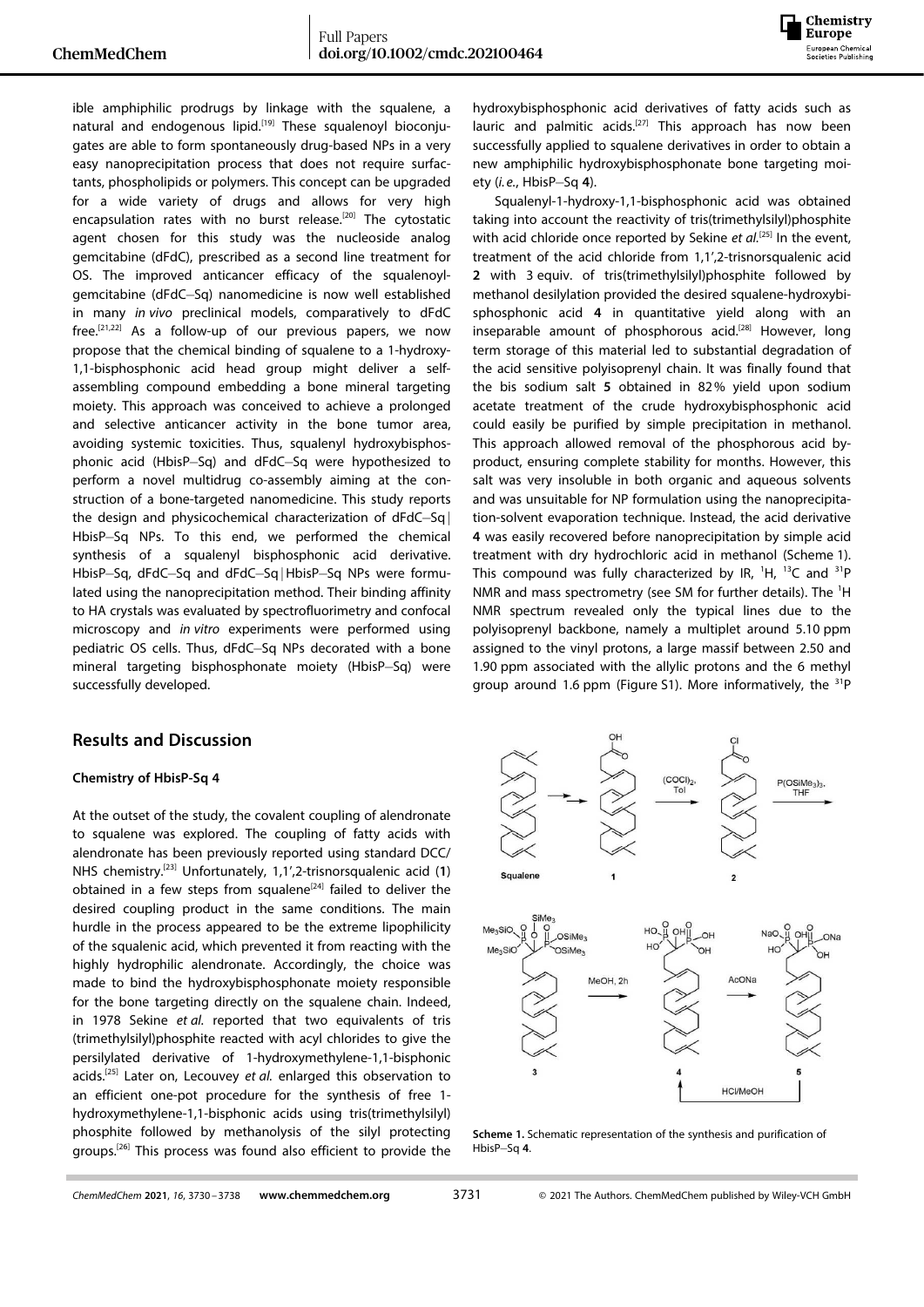

NMR showed a singlet at  $\delta$  = 20.47 ppm in line with the values previously reported for similar hydroxyl-diphosphonates (Figure S2).<sup>[26] 13</sup>C NMR spectrum displayed the characteristic triplet at 73.0 ppm with a large  ${}^{2}J_{PC}$  coupling constant corresponding to the quaternary carbon imbedded in the P*C*(OH)P) motive (Figure S3). The IR spectrum is uninformative revealing only three strong bands at 1119, 1023 and 976  $cm^{-1}$  tentatively assigned to the stretching vibration modes of the PO(OH)<sub>2</sub> groups (Figure S4).

### **Design and characterization of the dFdC-Sq**j**HbisP-Sq NPs**

Once the HbisP-Sq was synthetized, squalenoyl nanostructures were prepared using the nanoprecipitation solvent evaporation method as described in the experimental section. Colloidal characterization using dynamic light scattering (DLS) revealed that the acid derivative HbisP-Sq alone was able to form nanostructures with a size between 30 and 120 nm, a heterogeneous or bimodal population distribution (PDI*>*0.3) and a strongly negative zeta potential of  $-66 \pm 13$  mV (Figure 1ab). dFdC-Sq NPs showed a mean particle size of  $113\pm8$  nm, PDI of  $0.1 \pm 0.01$  and a zeta potential of  $-18 \pm 1$  mV, in agreement with previous studies.<sup>[19]</sup> HbisP-Sq NPs and dFdC-Sq NPs were used as controls through all the following experiments. Thereafter, HbisP-Sq and dFdC-Sq were co-nanoprecipitated together to screen a suitable molar ratio of HbisP-Sq *vs* dFdC-Sq (0.005, 0.01, 0.02, 0.05, 0.1 and 1 :1, respective ratios were tested, as shown in Figure S5). Interestingly, a very scant amount of HbisP-Sq (molar ratio 0.005:1) in dFdC-Sq triggered drastic decrease of both particle size and zeta potential with respect to dFdC-Sq only NPs (83 nm and -31 mV vs 113 nm and  $-18$  mV, respectively). Since bisphosphonates are compounds with a long half-life, remaining irreversibly attached to the bone for months, $[29]$  it was decided to incorporate the lowest amount of HbisP-Sq. Accordingly, the molar ratio 0.01:1 was selected for further experiments, given also that the mean particle size and zeta potential values using higher HbisP-Sq ratios remained similar (70–80 nm and  $-40$ -50 mV) but with population heterogeneity values (PDI*>*0.2). All in all, the dFdC-Sq | HbisP-Sq NPs at this ratio showed a mean particle size of 75 $\pm$ 1 nm, a zeta potential of  $-43\pm3$  mV and a PDI value of  $0.17 \pm 0.02$ . Representative dFdC-Sq and dFdC-Sq | HbisP-Sq nanoformulations merged in Figure 1ab clearly show the differences in size population and zeta potential distribution, attributed to the minimum incorporation of HbisP-Sq in the formulation.

The NPs were also analyzed by Fourier transform infrared spectroscopy (FTIR). IR spectrum in Figure 1c shows the characteristic cytidine IR finger print between the 1000 and 1650  $cm^{-1}$  region associated with the presence of dFdC in dFdC-Sq and dFdC-Sq|HbisP-Sq NPs; the HbisP-Sq NPs sample mainly displayed a broad phosphate signal around 900– 1200 cm<sup>-1</sup>.<sup>[30]</sup> In this region, it was observed that the C-O stretching of the dFdC-Sq | HbisP-Sq NPs sample was flattened in comparison with that of dFdC-Sq NPs. Thus, the minimal presence of the phosphonic acid groups in the formulation was able to affect and shield the vibrational spectra of dFdC-Sq NPs for wavenumbers near 1075  $cm^{-1}$  presumably through Hbonding interaction, $[31]$  indicating a distinct molecular interaction in the case of the dFdC-Sq|HbisP-Sq NPs. Of note, the corresponding amount of HbisP-Sq alone was not able to input any IR signal.

Colloidal characterization revealed that HbisP-Sq was able to form spontaneously heterogeneous NPs, confirming the amphiphilic chemical structure proposed in the chemistry section. Interestingly, a very small amount of HbisP-Sq was enough to provoke complete remodeling of dFdC-Sq NPs without compromising their population homogeneity. A similar effect was previously reported by adding the amphiphilic compound edelfosine at equimolar concentrations to dFdC-Sq.<sup>[32]</sup> However, in this study a considerable size and zeta potential reduction was caused by the presence of nanomolar HbisP-Sq concentrations. This could be attributed to the high surface active properties of HbisP-Sq. Moreover, these results suggest that HbisP-Sq molecules might be located onto the NPs surface, dFdC-Sq acting as the core of the NP and drug reservoir. Evidence for this was the zeta potential reduction



Figure 1. (a) Particle size distribution by intensity, (b) Zeta potential distribution and (c) IR spectra of HbisP-Sq (green dotted line), dFdC-Sq (blue line) and dFdC-Sq | HbisP-Sq NPs at molar ratio 0.01:1 (red line).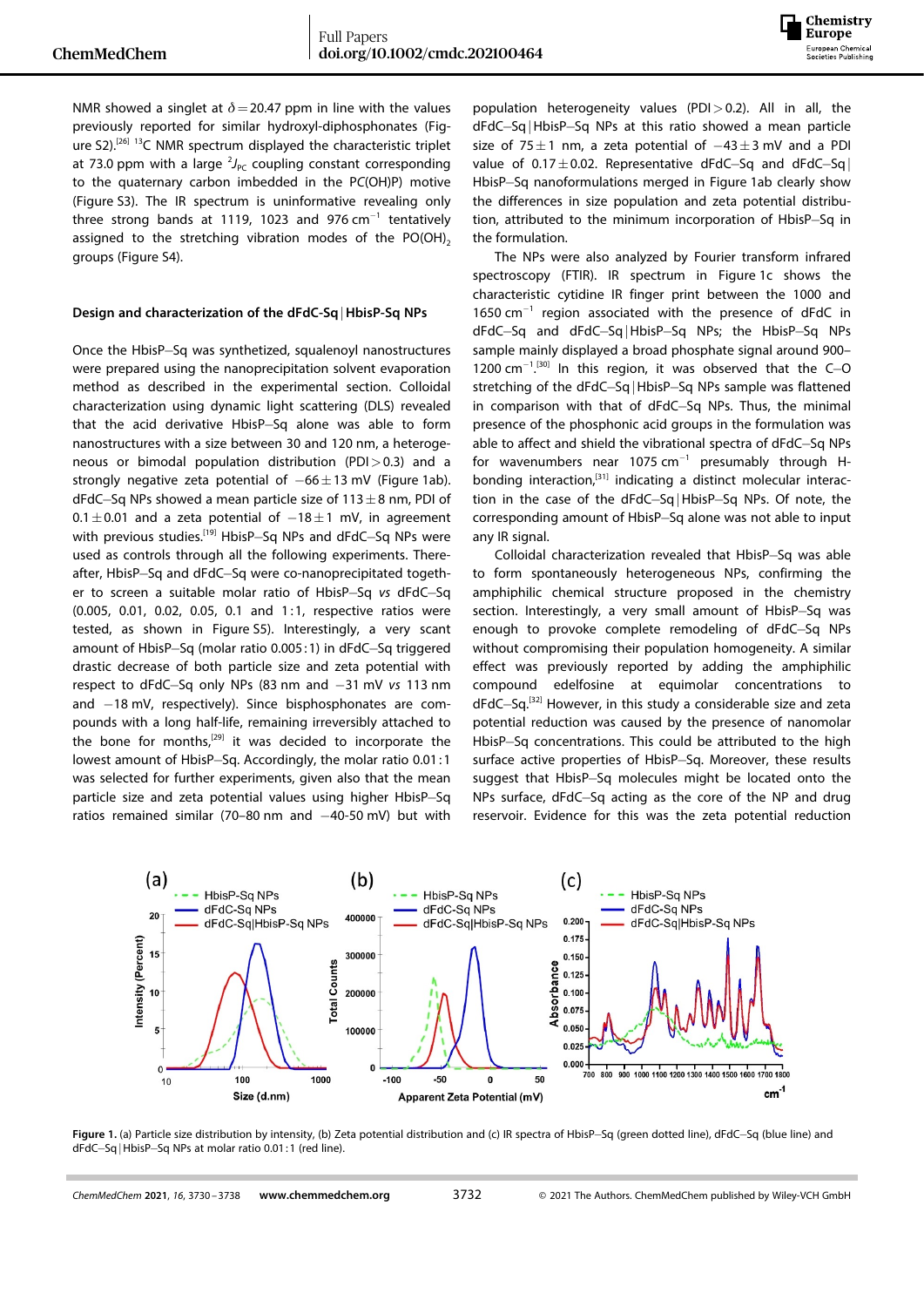

observed at the slipping plane of the NP surface, owing exclusively to the presence of the negatively charged phosphate moiety. This was confirmed when the ratio of HbisP-Sq versus dFdC-Sq was augmented in the formulation toward equimolarity (Figure S5b). This was thought to explain also the distinct IR spectra found between dFdC-Sq and dFdC-Sq | HbisP-Sq NPs, assuming that the IR radiation is not penetrating the NPs core.

### **Morphological analysis**

HbisP-Sq, dFdC-Sq and dFdC-Sq | HbisP-Sq nanostructures at the selected ratio were visualized by Transmission electron microscopy (TEM). Samples were negatively stained with phosphotungstic acid to enhance the contrast between the background and the NPs. HbisP-Sq NPs population was very heterogeneous and exhibited a lower particle size (20-60 nm) comparatively to what was observed by DLS (green dotted line, Figure 1a). Although a supramolecular organization was not observed, the larger particles displayed a cup-shaped structure and thus a nano-vesicle appearance (Figure 2a). dFdC-Sq NPs displayed diameters between 80 and 150 nm, in correlation with DLS data (blue line, Figure 1a). TEM images in Figure 2b showed a characteristic inverse hexagonal phase supramolecular structure, in some cases surrounded by an amorphous layer. Interestingly, dFdC-Sq | HbisP-Sq NPs not only presented a reduced mean particle size in agreement with the previous section but also a complete different structural organization/folding and periodicity comparatively to dFdC-Sq NPs. As seen in the Figure 2c, these NPs now displayed an

irregular lamellar round shape arranged in concentric multilayers.

dFdC-Sq NPs supramolecular organization has been previously reported by us.<sup>[33]</sup> However, HbisP-Sq NPs did not present a specific spatial orientation or periodicity. In comparison to DLS, the smaller size of HbisP-Sq NPs as observed in TEM images might be associated with a partial dehydration of the NPs, due to sample drying before TEM analysis. This sometimes entails a particle shrinking and the consequent visualization of cup-shaped structures, a common effect observed with exosomes.[34] This, together with the amphiphilic nature of HbisP-Sq NPs, suggest an unilamelar/bilamellar or vesicular structure. Importantly, TEM. images demonstrated that in dFdC-Sq | HbisP-Sq NPs, HbisP-Sq performed a distinct molecular interaction with dFdC-Sq, leading to a conformational remodeling that resulted in unique helicoidal or concentric multilamellar NPs. These structures are similar to the oniontype dendrimersomes of Zhang *et al.* or the self-assembled fondaparinux NPs prepared by Ralay-Ranaivo *et al.* but with apparently less uniformity between the layers.<sup>[35,36]</sup> This specific interlamellar spacing may be electrostatically driven by the negatively charged phosphate groups of HbisP-Sq.<sup>[37]</sup> In that sense, this structure was lost with the equimolecular mixture (ratio 1:1) of  $dFdC-Sq$  and  $HbisP-Sq$  (Figure S6), indicating that the ratio of HbisP-Sq is crucial for this peculiar assembly to occur.



Figure 2. TEM representative micrographs at two magnifications of (a) HbisP-Sq, (b) dFdC-Sq and (c) dFdC-Sq | HbisP-Sq NPs.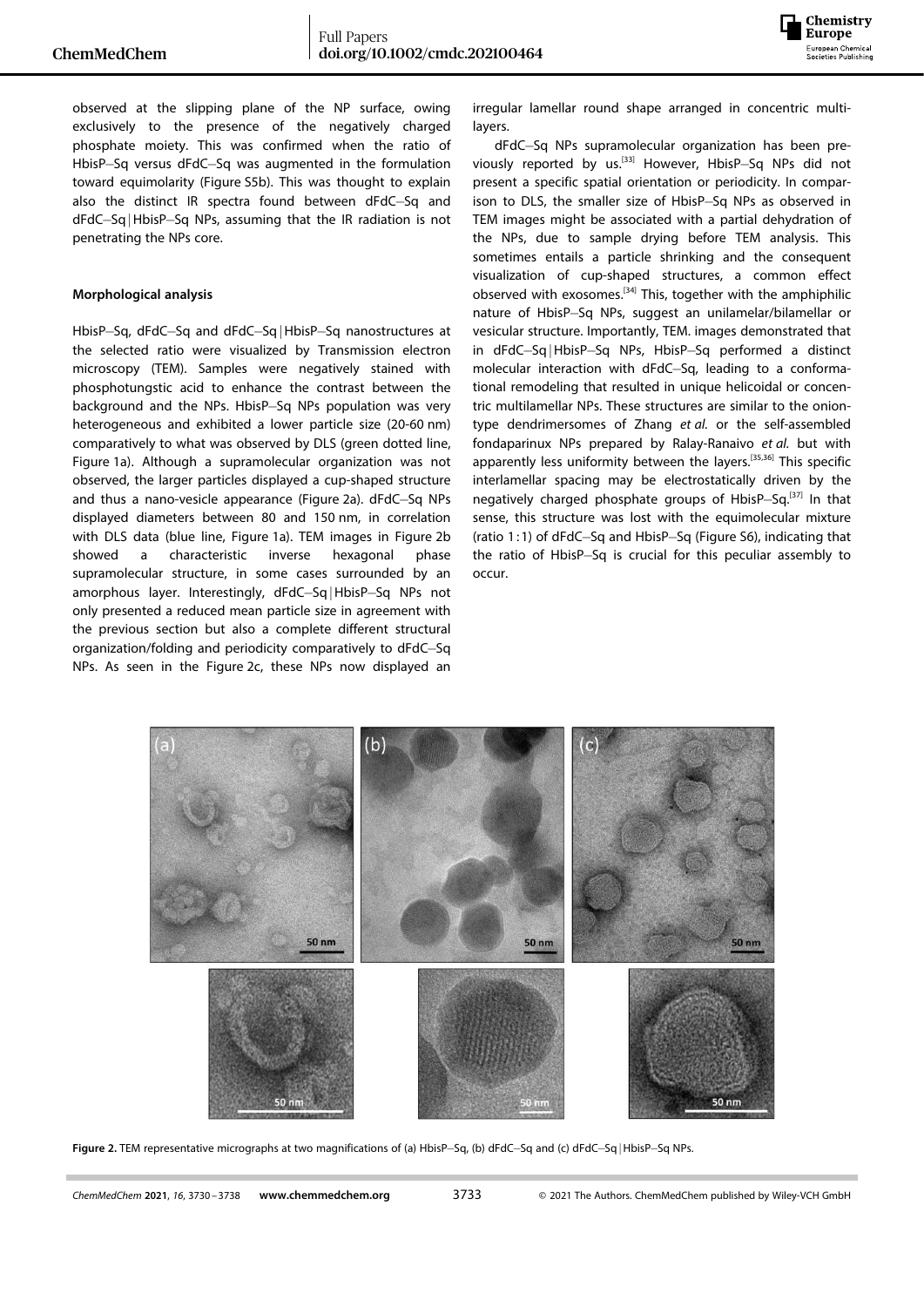

### **HA binding affinity**

HA crystals around 25–50 μm were used as an artificial bone substrate for measuring the binding affinity of dFdC-Sq, HbisP-Sq and dFdC-Sq | HbisP-Sq NPs previously loaded with the red fluorescent probe CholEsteryl BODIPY 542/563 (Bcholred). At different incubation times, HA crystals were pelleted down together with the attached fluorescent nanostructures (see the experimental section for further details). From fluorescence determination in the supernatant, it was observed that the HA binding affinity of both free BChol-red and BCholred | dFdC-Sq NPs were negligible. On the contrary, BChol-red HbisP-Sq NPs interacted progressively with HA over time, reaching a relative fluorescence value of 45% at 2 hours. BCholred dFdC-Sq|HbisP-Sq NPs exhibited a slighter binding kinetics progression and reached an indirect fluorescence value of around 10% at 2 hours. After 2 hours incubation, the HA crystals in the pellet were also examined directly by confocal microscopy to confirm previous results. As seen in Figure 3b, HA samples incubated with free BChol-red and BChol-red dFdC-Sq NPs did not present red fluorescence or dye artifacts. Incubation with BChol-red | HbisP-Sq NPs led to a very high HA fluorescence intensity in agreement with the fluorescence data shown in Figure 3a, deduced from fluorescence measurements in the supernatant. Again, HA crystals incubated with BChol-red dFdC-Sq | HbisP-Sq NPs showed significant fluorescence intensity, but lower than after incubation with HbisP-Sq NPs.

An asset of using the red dye fluorescent Bchol-red is that its free counterpart does not give fluorescence *per se* in aqueous media. This allows us to detect any fluorescence intensity variation only if it is correctly encapsulated within the NPs. In that way, BChol-red HbisP-Sq NPs showed a dramatic HA binding affinity and behaved as a positive control in this study. The decoration of dFdC-Sq NPs with HbisP-Sq increased significantly the NPs affinity toward HA in comparison with dFdC-Sq only NPs. Direct visualization of the fluorescent HA crystals by fluorescence microscopy confirmed the kinetic binding assay. Importantly, neither non-specific binding of the control NPs (dFdC-Sq NPs) nor any kind of precipitation of BChol-red was observed. Even if the relative fluorescence value of BChol-red dFdC-Sq | HbisP-Sq NPs, as measured at 2 hours, was 5-fold lower than BChol-red HbisP-Sq NPs (10% vs 50%, approximately), it is important to remember that the total amount of HbisP-Sq onto the surface of dFdC-Sq was 100times lower with the selected ratio 0.01:1. Unfortunately, the incorporation of higher molar ratios of HbisP-Sq did not improve these results, possibly because an excess of HbisP-Sq could be just surfacting the NPs, not being completely integrated or assembled within the dFdC-Sq nanoformulation. In the case of the equimolecular mixture, this could be attributed to loss of NPs structural integrity (Figure S6). Further *in vivo* bone bioaccumulation experiments will elucidate the real potential of this strategy.

#### **In vitro anticancer activity**

Preliminary *in vitro* cell proliferative assays were performed using a commercial (U2-OS) and a patient-treated derived (531 M) pediatric OS cell line. Table 1 shows quantitatively the cytotoxic activity of each treatment after 72 h incubation, expressed as the half-maximal inhibitory concentration (IC50). IC50 values for the HbisP-Sq NPs treatment were set at high micromolar concentrations (IC50*>*100 μM) in both cell lines.



Figure 3. HA binding assays. (a) % relative indirect fluorescence vs time (hours) for free BChol-red, BChol-red HbisP-Sq, BChol-red dFdC-Sq and BChol-red dFdC-Sq | HbisP-Sq NPs (values represent the mean  $\pm$  s.d., n = 3). (b) Representative red fluorescence and bright channel images of HA crystals after incubation with the nanostructures for 2 hours. Magnification was taken at 10X.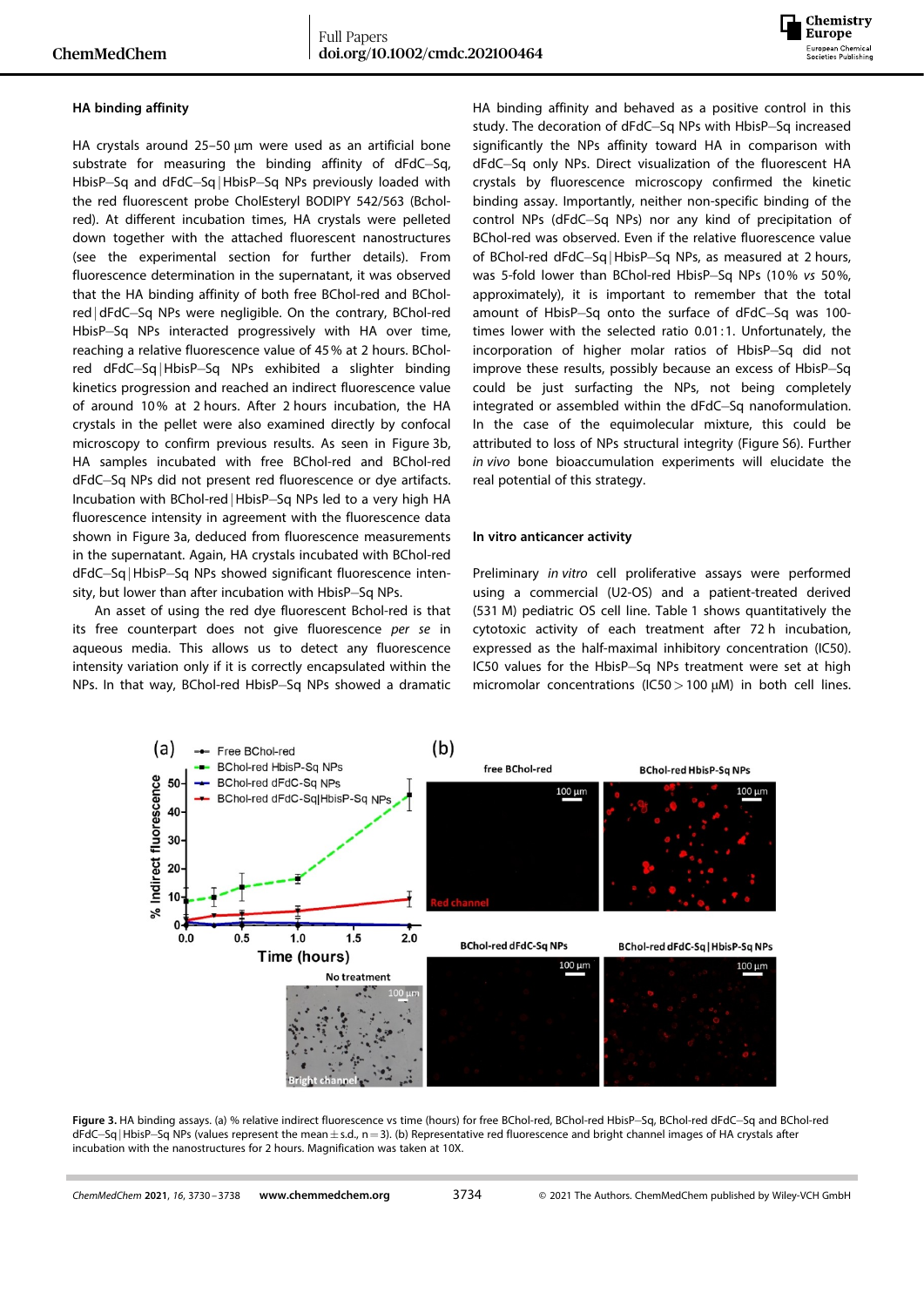

| Table 1. In vitro anticancer activity in OS cell lines. <sup>[a]</sup> |                |                 |                 |                    |  |  |
|------------------------------------------------------------------------|----------------|-----------------|-----------------|--------------------|--|--|
| OS cell                                                                | dFdC free      | HbisP-Sq        | dFdC-Sq         | dFdC-Sq   HbisP-Sq |  |  |
| line                                                                   |                | <b>NPs</b>      | <b>NPs</b>      | <b>NPs</b>         |  |  |
| <b>U2OS</b>                                                            | $20 + 2.5$ nM  | $154 \pm 38$ uM | 205 $\pm$ 39 nM | $195 + 43$ nM      |  |  |
| 531 M                                                                  | $17 \pm 16$ uM | $125 \pm 14$ µM | $23 \pm 2.9$ µM | $24 \pm 2.6$ uM    |  |  |
| [[a] IC <sub>50</sub> values (values are the mean $\pm$ SD, n = 3).    |                |                 |                 |                    |  |  |

However, free and squalenoylated dFdC IC50s were nanomolar in the U2-OS cells and micromolar in the 531 M cells. As typically observed, dFdC Sq NPs displayed higher IC50 *in vitro* values than free dFdC, due to the prodrug nature of dFdC-Sq, reducing the availability of the parent dFdC drug during the incubation time used. Thus, in order to diminish this effect, 72 h incubation times were used instead of 24 h or 48 h. We have previously reported that such difference was not observed *in* vivo since dFdC-Sq NPs avoids rapid dFdC enzymatic metabolization by cytidine deaminase, the amide bond between squalene and dFdC being then intracellularly efficiently cleaved by cathepsin B and  $D$ .<sup>[19,38]</sup> And this explains the better *in vivo* anticancer activity of dFdC NPs, as compared to the drug free. Finally, dFdC-Sq | HbisP-Sq NPs IC50 values (195 $\pm$ 43 nM and 24 $\pm$ 2.6  $\mu$ M) were found to be equal to the ones for dFdC-Sq NPs (205 $\pm$ 39 nM and 23 $\pm$ 2.9 μM) in U2-OS and 531 M cells, respectively.

In the last stretch of this study, we included two pediatric bone tumor cell lines to elucidate if the incorporation of HbisP-Sq had any impact on the anticancer activity of dFdC-Sq NPs. First, HbisP-Sq NPs showed no cytotoxicity that could additively increase the anticancer activity of dFdC-Sq in that concentration range. Cytotoxicity of HbisP-Sq NPs only occurred at high micromolar concentrations in a similar way to the one observed for squalenic acid NPs (*i. e.*, drug-unloaded squalenoyl NPs) in previous studies.<sup>[32]</sup> This effect might be mainly attributed to cellular membrane solubilization due to the tensioactive properties of HbisP-Sq.<sup>[39,40]</sup> In this regard, the IC50 values of HbisP-Sq NPs were similar in the commercial U2-OS and the chemoresistant 531 M cells despite their different origins. Importantly, results for both cell lines indicated that the dFdC-Sq particle remodeling triggered by HbisP-Sq was not detrimental to the native anticancer activity of dFdC-Sq NPs. This suggested that any anticancer effect of these NPs is entirely and exclusively attributed to the action of dFdC-Sq, HbisP-Sq acting only as targeting moiety. This may also be optimal with regard to future *in vivo* experiments in terms of toxicity. This strategy is not conceived to limit the maximum tolerated dose of dFdC-Sq NPs due to the presence of another compound in the formulation. The presence of HbisP-Sq is only intended to confer dFdC-Sq NPs with bone retention capacity and therefore achieve better tumor bioaccumulation *in vivo.* This upgrade might ameliorate the therapeutic perspectives not only of free dFdC but also of dFdC-Sq NPs.

## **Conclusion**

Management of aggressive bone tumors still represents a therapeutic conundrum nowadays. The use of precision nanomedicines could ameliorate current treatments by enhancing the action of cytostatic agents through selective targeting to the bone tumor area. With this aim, we successfully synthetized de novo an HbisP-Sq with high affinity for calcium ions present in HA. The lipid amphiphilic nature of HbisP-Sq makes this bone targeting moiety suitable for insertion not only into squalenoyl NPs but also in other types of lipid NPs. In our study, insertion of HbisP-Sq within dFdC-Sq led to the formation of multilamellar monodisperse dFdC-Sq | HbisP-Sq NPs of 75 nm size with bone binding affinity skills. The drug loading of this formulation was very high given that it was exclusively made by drugs without additional polymers or other lipid carrier materials. dFdC-Sq NPs rearrangement triggered by HbisP-Sq was not associated with any *in vitro* lessening of anticancer efficacy. This suggests that this approach should be further evaluated in experimental OS murine tumor models. The expected advantage rely on: (i) dFdC half-life enhancement via squalenoylation and; (ii) improved NP bone retention by means of HbisP-Sq decoration. In case of success, dFdC-Sq | HbisP-Sq NPs could also decrease chemotherapy-associated toxicity and improve the quality of life of OS high-risk patients.

# **Experimental Section**

### **Chemistry**

Chemicals obtained from commercial suppliers were used without further purification. Squalene, tris(trimethylsilyl)phosphite and 3 M HCl in methanol was purchased from Sigma-Aldrich Chemical Co., France. IR spectra were obtained as solid or neat liquid on a Fourier Transform Bruker Vector 22 spectrometer. Only significant absorptions are listed. The <sup>1</sup>H and <sup>13</sup>C NMR spectra were recorded on Bruker Avance 300 (300 MHz and 75 MHz, for  $^1$ H and  $^{13}$ C, respectively). Recognition of methyl, methylene, methine, and quaternary carbon nuclei in <sup>13</sup>C NMR spectra rests on the Jmodulated spin-echo sequence. The <sup>31</sup>P NMR spectra were recorded on Bruker AC 200 P (81 MHz). Mass spectra were recorded on a Bruker Esquire-LC. Analytical thin-layer chromatography was performed on Merck silica gel 60F254 glass precoated plates (0.25 mm layer). Column chromatography was performed on Merck silica gel 60 (230–400 mesh ASTM). Tetrahydrofuran (THF) was distilled from sodium/benzophenone ketyl. Methanol was dried over magnesium and distilled. Toluene was distilled from calcium hydride, under a nitrogen atmosphere. All reactions involving air- or water-sensitive compounds were routinely conducted in glassware which was flame-dried under a positive pressure of nitrogen or argon.

### **4,8,13,17,21-Pentamethyl-docosa-4,8,12,16,20-pentaenoyl**

**chloride** (2). A solution of trisnorsqualenic acid<sup>[24]</sup> (1.80, 4.5 mmol) in anhydrous toluene (10 mL) was degassed by bubbling a stream of nitrogen through the solution for 5 min. Oxalyl chloride (1.74 g, 13.8 mmol) was added dropwise at 20°C. The reaction mixture was stirred for 3 h at the same temperature and concentrated under reduced pressure to give the title compound as a pale yellow oil which is used directly in the next step. IR (film) *ν*: 2920, 1799, 1443, 1382, 955, 893 cm<sup>-1</sup>; <sup>1</sup>H NMR (300 MHz, CDCl<sub>3</sub>)  $\delta$  : 5.23-5.10 (m, 5 H, =C*H*), 2.45 (t, *J*=7.3 Hz, 2 H, C*H*2COCl), 2.30 (t, *J*=7.5 Hz, 2H,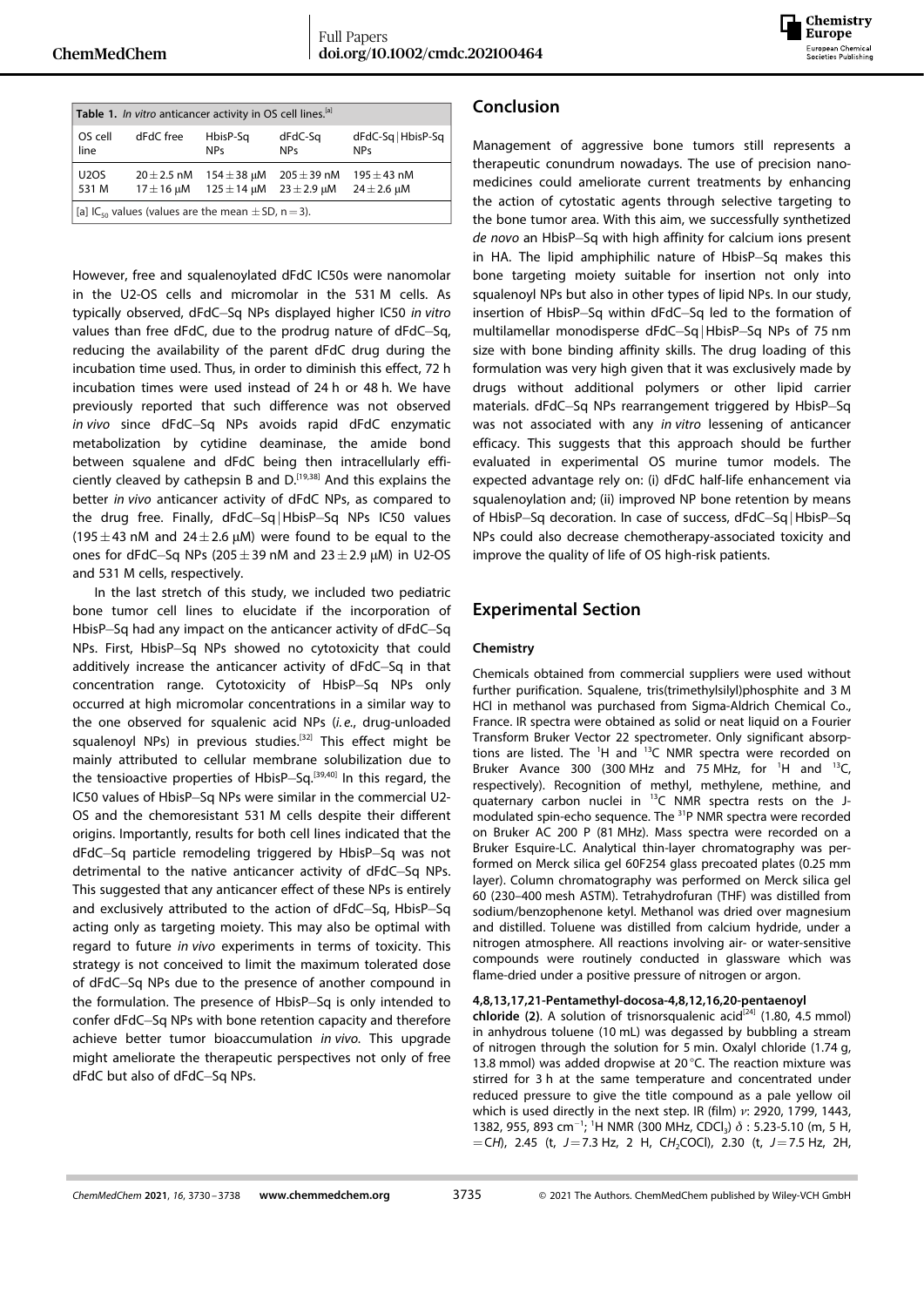

C*H*2CH2COCl), 2.15-1.95 (m, 16 H), 1.70 (s, 3H, C*H*3, C=C(C*H*3)2), 1.62 (s, 15H, C*H*3, =C(C*H*3)2CH2) ppm; 13C NMR (75 MHz, CDCl3), *δ* :173.2 (C, *C*OCl), 135.1 (C, *C*=CH), 134.8 (C, *C*=CH), 134.6 (C, *C*=CH), 131.4 (C, *C*=CH), 131.1 (C, *C*=CH), 126.6 (CH, C=*C*H), 124.7 (CH, C=*C*H), 124.4 (CH, C=*C*H), 124.3 (2CH, C=*C*H), 45.8 (CH2), 39.7  $(2CH<sub>2</sub>)$ , 34.4 (CH<sub>2</sub>), 34.6 (CH<sub>2</sub>), 28.2 (2CH<sub>2</sub>), 26.8 (CH<sub>2</sub>), 26.7 (CH<sub>2</sub>), 26.5 (CH<sub>2</sub>), 25.7 (CH<sub>3</sub>, C=C(CH<sub>3</sub>)<sub>2</sub>), 17.6 (CH<sub>3</sub>), 16.0 (CH<sub>3</sub>), 15.9 (2 CH<sub>3</sub>), 15.8  $(CH<sub>3</sub>)$  ppm.

Ditrimethylsilyl  $[(4E,8E,12E,16E)-1-(bis[(trimethylsilyl)oxy]]$ phosphoryl}-4,8,13,17,21-pentamethyl-1-[(trimethylsilyl)oxy]docosa-4,8,12,16,20-pentaen-1-yl]phosphonate (3). In a flame-dried 50 mL round bottom flask under argon was introduced squalenoyl chloride 2 (289 mg, 0.69 mmol, 1 equiv.) in THF (1.2 mL). Then, tris (trimethylsilyl)phosphite (621 mg, 2.08 mmol, 3 equiv.) was added dropwise at 0°C. Once the addition was complete, the reaction mixture was stirred at room temperature for 1 h. Volatile fractions were then evaporated under reduced pressure (1 mbar) to leave a colorless oil (630 mg, quant), which was used directly in the next step. <sup>1</sup>H NMR (300 MHz, C<sub>6</sub>D<sub>6</sub>)  $\delta$ : 5.43 (t, J=6.4 Hz, 1H, HC=), 5.40-5.15 (m, 4H, *H*C=), 2.65-2.00 (m, 20H), 1.74 (s, 3H, C=C(C*H*3)), 1.67 (s, 3H,  $= C(CH_3)_2CH_2$ , 1.61 (s, 3H,  $= C(CH_3)_2CH_2$ , 1.60 (s, 6H,  $=$  $C(CH_3)_2CH_2$ ), 1.51 (s, 3H,  $= C(CH_3)_2CH_2$ ), 0.42 (s, 18H, SiCH<sub>3</sub>), 0.38 (s, 18H, SiCH<sub>3</sub>), 0.16 (s, 9H, SiCH<sub>3</sub>) ppm; <sup>31</sup>P NMR (81 MHz, C<sub>6</sub>D<sub>6</sub>)  $\delta$ : 2.49 (s) ppm.

[(*4E*,8*E*,12*E*,16*E*)-1-Hydroxy-4,8,13,17,21-pentamethyl-1-phosphonodocosa-4,8,12,16,20-pentaen-1-yl]phosphonic acid disodium salt (5). The oil obtained above (630 mg, 0.69 mmol) was treated with methanol (10 mL) at room temperature for 4 hours. Removal of the solvent under reduced pressure at 20°C yielded a viscous oil which was taken into methanol (10 mL). A solution of sodium acetate (114 mg, 1.39 mmol) in methanol (5 mL) was added dropwise. A voluminous white precipitate was immediately formed. The mixture was centrifuged (6,000 rpm) and the supernatant decanted. The precipitate was collected, washed with water and dried under vacuum to give the title compound (351 mg, 86% yield) as a white solid. This highly insoluble material can be conveniently stored for months. Mp *>*230°C; IR (neat,) *ν*: 2979, 2965, 2924, 2911, 2855, 1658, 1448, 1383, 1241, 1176 (s), 1152, 1060 (s), 926 (s), 850, 748, 675, 658 cm<sup>-1</sup>; MS (ESI-) *m/z* (%) 545.2 (100) [M-2Na+H]<sup>-</sup>; 465.3  $(35)$  [M-PO<sub>3</sub>Na<sub>2</sub>].

**[(***4E***,8***E***,12***E***,16***E***)-1-Hydroxy-4,8,13,17,21-pentamethyl-1-phosphonodocosa-4,8,12,16,20-pentaen-1-yl]phosphonic acid (4)**. A suspension of the sodium salt **(5)** (200 mg, 0.34 mmol) in methanol (5 mL) was treated with 3 M HCl in methanol (0.25 mL, 0.68 mmol) for few minutes until the solid was completely dissolved. The solvent was quickly removed under reduced pressure at room temperature to leave a colorless thick oil (185 mg, quantitative) which was used rapidly for the nanoprecipitation step. IR (neat,) *ν*: 3455–2800, 2944, 2915, 2830, 2600–2400, 1663, 1456, 1383, 1118, 1023 (s), 1012 (s), 976, 933, 871; <sup>1</sup>H NMR (300 MHz, CD<sub>3</sub>OD)  $\delta$ : 5.21 (t, *J*=5.4 Hz, 1H, *H*C=), 5.20-5.05 (m, 4H, *H*C=), 2.40-2.31 (m, 2H), 2.20-1.90 (18 H), 1.66 (s, 3H, CH3), 1.64 (s, 3H, CH3), 1.60 (s, 3H, CH3), 1.59 (s, 9H, CH<sub>3</sub>) ppm; <sup>13</sup>C NMR (75 MHz, CD<sub>3</sub>OD),  $\delta$  : 135.0 (C, C = CH), 134.7 (C, *C*=CH), 134.6 (C, *C*=CH), 134.2 (C, *C*=CH), 130.6 (C, *C*=CH), 124.2 (CH, C=CH), 124.1 (4CH, C=CH), 73.0 (C, t, J<sub>CP</sub>= 145.9 Hz, PC(OH)P), 48.5 (CH<sub>2</sub>), 39.4 (2CH<sub>2</sub>), 33.1 (t, *J<sub>CP</sub>* = 5.7 Hz, CH<sub>2</sub>), 32.7 (CH<sub>2</sub>), 27.9 (2CH<sub>2</sub>), 26.6 (CH<sub>2</sub>), 26.4 (CH<sub>2</sub>), 26.2 (CH<sub>2</sub>), 24.5 (CH<sub>3</sub>, C=C(CH<sub>3</sub>)<sub>2</sub>), 16.5 (CH<sub>3</sub>, =C(CH<sub>3</sub>)<sub>2</sub>CH<sub>2</sub>), 14.9 (CH<sub>3</sub>, =C(CH<sub>3</sub>)<sub>2</sub>CH<sub>2</sub>), 14.8 (3CH3, =C(*C*H3)2CH2) ppm; 31P NMR (81 MHz, CD3OD) *δ*: 20.47 (s) ppm; MS (ESI-)  $m/z$ (%) 581.3 (10%) [M + Cl]<sup>-</sup>, 545.4 (100) [M-H]<sup>-</sup>, 272.3 (45)  $[M-2H]^{2-}$ .

### **Preparation and characterization of the nanostructures**

The synthesis of dFdC-Sq was performed as previously described.[19,33] Ethanol absolute was purchased from Panreac Química (Barcelona, Spain). Phosphotungstic acid hydrate and HA synthetic powder were purchased from Sigma Aldrich (Barcelona, Spain). BChol-red was purchased from Thermo Fisher Scientific (Massachusetts, USA).

Squalenoyl NPs were formulated using the nanoprecipitationsolvent evaporation method. dFdC-Sq or HbisP-Sq alone or mixed and previously dissolved in 200 μL of ethanol were added dropwise under stirring into 2 mL of distilled water. Ethanol was then evaporated using a Rotavapor (Buchi R-210/215, Buchi Corp., Canada) to obtain an aqueous nanosuspension of HbisP-Sq, dFdC-Sq, or dFdC-Sq|HbisP-Sq at a final concentration of 1.16  $\mu$ mol.mL $^{-1}$ . Fluorescent NPs were prepared employing the same procedure by incorporating in the ethanol solution the orange-red dye BChol-red (2% w/w).

Mean particle size (Z-average) and polydispersity index (PDI) of the NPs were determined at 25°C by DLS (Zetasizer Nano ZS Malvern; Malvern Instruments SA, UK) after 1:20 dilution in ultrapure water. Surface charge of the NPs was characterized by measuring the zeta potential with laser Doppler velocimetry (Zetasizer Nano ZS Malvern; Malvern Instruments SA, UK) and using the Smoluchowski equation ( $n \geq 3$ ).

Fourier transform infrared analysis. Infrared absorbance of the NPs was analyzed with an IR (FTIR) spectrometer IRAffinity-1S (Shimadzu, Duisburg, Germany). Briefly, the aqueous nanosuspensions were dropped in an ATR Golden-GateTM top-plate set at 70°C for a fast water evaporation. Scan runs value was set at 32 with a resolution of 4  $cm^{-1}$  and Happ-Genzel apodization.

Electron microscopy imaging. The morphology of the squalenoyl NPs was characterized by TEM using a negative staining agent. Electron microscopy images were recorded on a T20-FEI Tecnai thermoionic microscope operated at an acceleration voltage of 200 kV. Samples were prepared by dropping 20 μL of the aqueous nanosuspensions in carbon coated copper grids (200 mesh), dried at room temperature and stained with a negative staining agent (phosphotungstic acid).

Hydroxyapatite binding assays. Practically, fluorescent HbisP-Sq NPs, dFdC-Sq, and dFdC-Sq | HbisP-Sq NPs at a concentration of 375  $\mu$ gmL<sup>-1</sup> were incubated with 5 mg of HA crystals in a total volume of 0.5 mL of distilled water for different periods of time (0, 15, 30, 60 and 120 min) at 37°C. Considering that the NPs are not pelleted down under mild centrifugation, samples were smoothly centrifuged at 2,000 rpm for 2 min to spin down HA crystals together with the NPs bound to them. This methodology was adapted from the one previously described by Nguyen *et al.*<sup>[41]</sup> Finally, 100μL of supernatants were measured in triplicate wells using a Tecan GENios microplate fluorescence reader (Tecan Group Ltd, Maennedorf, Switzerland) at an excitation and emission respective wavelength of 540 and 580 nm  $(n \ge 3)$ . The binding affinity (%) of the fluorescent NPs to HA  $(Ca_5(PO_4)_3(OH))$  was calculated indirectly by measuring the fluorescence intensity of the supernatants with respect to the initial fluorescence intensity of the treatments without HA by using the formula below.

 **Binding affinity** (
$$
\%
$$
) =  $\left(\frac{F - f}{F}\right) \times 100$ 

*F:* initial fluorescence intensity value of the fluorescent NPs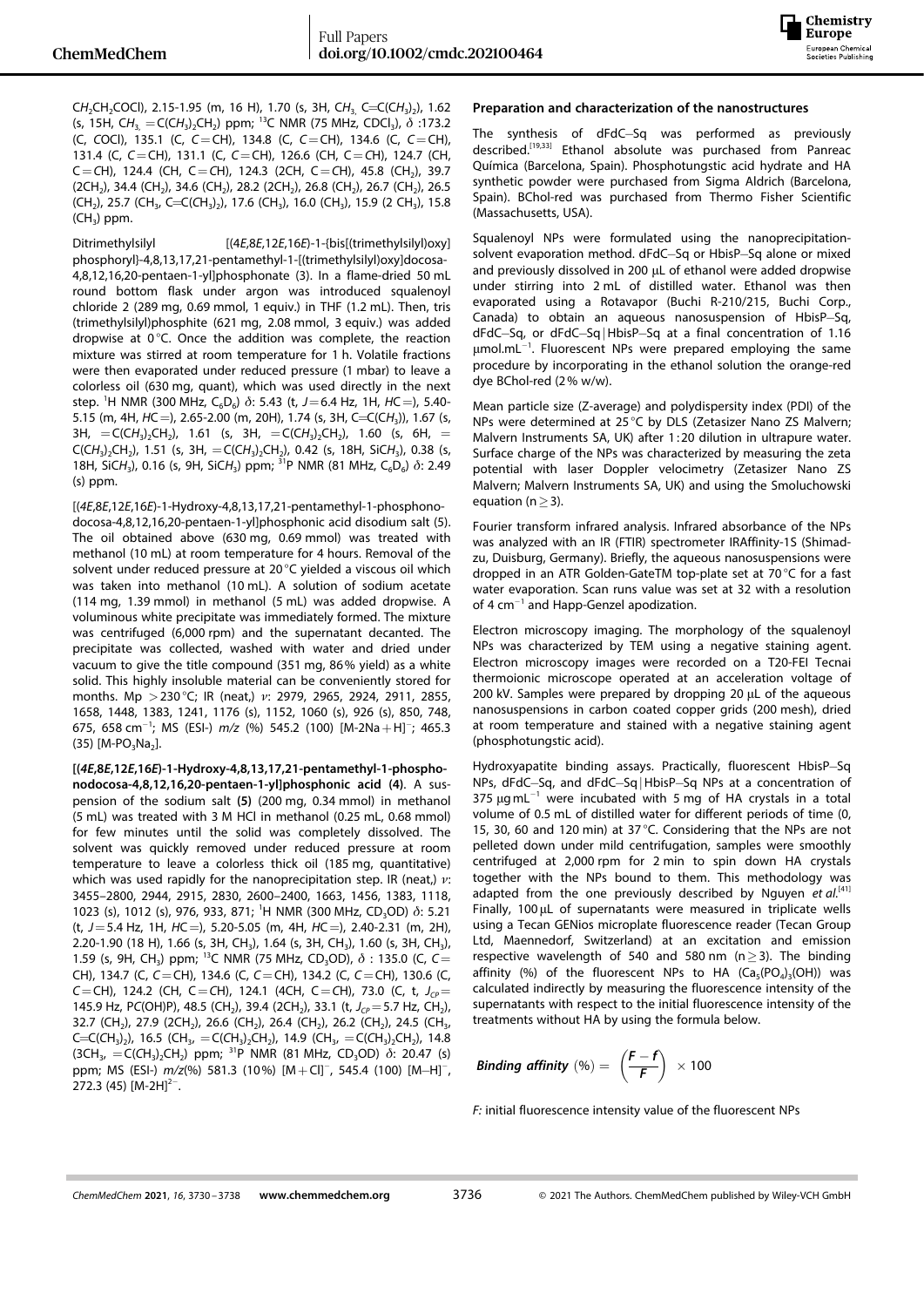

*f:* fluorescence intensity value of the fluorescent NPs after incubation with HA

After supernatant removal, the pelleted fluorescent HA crystals were visualized by fluorescence microscopy after 120 min incubation with the fluorescent nanostructures. Fluorescent HA crystal samples were mounted in microscopy slides and imaged with a LSM 800 confocal fluorescence microscope (Zeiss, Madrid, Spain). Excitation wavelength was set at 543 nm and red-fluorescent detection was performed through a 560 nm filter.

#### **Biology**

Celltiter 96® aqueous one solution cell proliferation assay (MTS) was purchased from Promega (Alcobendas, Spain). Heat inactivated fetal bovine serum, Trypsin-EDTA, penicillin/streptomycin and alpha-MEM cell medium were purchased from Gibco® (Invitrogen Inc., Carlsbad, USA). Phosphate Buffer Saline (PBS) and McCoy's 5 A cell medium were provided by Lonza (Verviers, Belgium). Tissue cell culture 96-well plate was purchased from Corning Inc. (New York, USA). Gemcitabine (2',2'-difluorodeoxycytidine) hydrochloride was purchased from Carbosynth, Ltd. (Compton, UK). The human immortalized OS cell line U-2 OS (ATCC®HTB96™) was acquired from the American Type Culture Collection (Sigma–Aldrich). A metastatic pediatric OS cell line termed 531 M was obtained from a patient treated at the Clínica Universidad de Navarra (Pamplona, Spain) with a protocol approved by the local ethics committee.<sup>[42]</sup> U-2 OS and 531 M cell lines were cultured in McCoy's 5 A and MEMalpha cell mediums respectively, supplemented with 10% of heat inactivated fetal bovine serum and 1% penicillin/streptomycin and incubated in a humidified 5% carbon dioxide atmosphere at 37°C.

*In vitro* proliferative studies. For the *in vitro* cytotoxicity assays, U-2 OS and 531 M cells were seeded on 96-well plates at a density of respectively 2,000 and 10,000 cells per 100 μL/well, 24 h before the addition of cell medium dilutions of free dFdC, HbisP-Sq NPs, dFdC-Sq or dFdC-Sq | HbisP-Sq NPs in triplicate wells. After 72 h incubation, the treatment medium of each well was replaced by complete cell medium containing 15% v/v of MTS. Absorbance was measured 3 h later in a microplate reader (iEMS reader MF, Labsystem, Helsinki, Finland) at a test wavelength of 492 nm and 690 nm for the reference wavelength. The concentration of drug required to inhibit cell proliferation by 50% (IC50) was calculated using GraphPad Prism version 5.0 (GraphPad Software, San Diego, CA, USA) ( $n \geq 3$ ).

### *Acknowledgements*

*Asociación Española Contra el Cáncer (AECC) (CI14142069BLAN), Fundación Caja Navarra/Obra Social La Caixa and the Asociación de familiares y amigos de pacientes con neuroblastoma (NEN, Nico contra el cáncer) are gratefully acknowledged. CIBER-BBN is an initiative funded by the VI Spanish National R&D&i Plan 2008– 2011, Iniciativa Ingenio 2010, Consolider Program, CIBER Actions and financed by the Instituto de Salud Carlos III (Spain) with assistance from the European Regional Development Fund.*

### *Conflict of Interest*

The authors declare no conflict of interest.

**Keywords:** osteosarcoma **·** antitumor agents **·** hydroxyapatite **·** bisphosphonates **·** nanoparticles

- [1] B. Kasper, P. Hohenberger, *Crit. Rev. Oncol. Hematol.* **2020**, *155*: 103108.
- [2] M. Bergovec, O. Kubat, M. Smerdelj, S. Seiwerth, A. Bonevski, D. Orlic, *Cancer [Epidemiol.](https://doi.org/10.1016/j.canep.2015.01.015)* **2015**, *39*, 298–302.
- [3] S. S. Bielack, S. Hecker-Nolting, C. Blattmann, L. Kager, *F1000Research* **2016**, *5*: 2767.
- [4] N. J. Croteau, T. E. Heaton, *[Children](https://doi.org/10.3390/children6010006)* **2019**, *6*, 6.
- [5] L. Kager, G. Tamamyan, S. Bielack, *Futur. Oncol.* **2017**, *13*, [357–368](https://doi.org/10.2217/fon-2016-0261).
- [6] M. S. Isakoff, S. S. Bielack, P. Meltzer, R. Gorlick, *J. Clin. [Oncol.](https://doi.org/10.1200/JCO.2014.59.4895)* **2015**, *33*, [3029–3035.](https://doi.org/10.1200/JCO.2014.59.4895)
- [7] C. Rodríguez-Nogales, Y. González-Fernández, A. Aldaz, P. Couvreur, M. J. Blanco-Prieto, *ACS Nano* **2018**, *12*, [7482–7496](https://doi.org/10.1021/acsnano.8b03684).
- [8] J. Shi, P. W. Kantoff, R. Wooster, O. C. Farokhzad, *Nat. Rev. Cancer* **2016**, *17*, 20–37.
- [9] L. Salvioni, M. A. Rizzuto, J. A. Bertolini, L. Pandolfi, M. Colombo, D. Prosperi, *Cancers (Basel).* **2019**, *11*, 1855.
- [10] A. C. Anselmo, S. Mitragotri, *Bioeng. Transl. Med.* **2019**, *4*, e10143.
- [11] H. Maeda, J. Wu, T. Sawa, Y. Matsumura, K. Hori, *J. [Controlled](https://doi.org/10.1016/S0168-3659(99)00248-5) Release* **2000**, *65*, [271–84](https://doi.org/10.1016/S0168-3659(99)00248-5).
- [12] N. Bertrand, J. Wu, X. Xu, N. Kamaly, O. C. Farokhzad, *Adv. Drug [Delivery](https://doi.org/10.1016/j.addr.2013.11.009) Rev.* **[2014](https://doi.org/10.1016/j.addr.2013.11.009)**, *66*, 2–25.
- [13] R. N. Young, M. D. Grynpas, *Curr. Opin. [Pharmacol.](https://doi.org/10.1016/j.coph.2018.03.010)* **2018**, *40*, 87–94.
- [14] S. A. Low, J. Kopeček, *Adv. Drug Delivery Rev.* **2012**, *64*, [1189–204](https://doi.org/10.1016/j.addr.2012.01.012).
- [15] N. R. Fuggle, B. Curtis, M. Clynes, J. Zhang, K. Ward, M. K. Javaid, N. C. Harvey, E. Dennison, C. Cooper, *Bone* **2020**, 115833.
- [16] Z. A. Habib, *Expert Rev. [Endocrinol.](https://doi.org/10.1080/17446651.2017.1256199) Metab.* **2017**, *12*, 59–71.
- [17] F. Ordikhani, N. Zandi, M. Mazaheri, G. A. Luther, M. Ghovvati, A. Akbarzadeh, N. Annabi, *Med. Res. Rev.* **2020**, 41, 1221–1254.
- [18] X. Gao, L. Li, X. Cai, Q. Huang, J. Xiao, Y. Cheng, *Biomaterials* **2021**, *265 :*120404.
- [19] P. Couvreur, B. Stella, L. Harivardhan Reddy, H. Hillaireau, C. Dubernet, D. Desmaěie, S. Lepêtre-Mouelhi, F. Rocco, N. Dereuddre-Bosquet, P. Clayette, V. Rosilio, V. Marsaud, J. M. Renoir, L. Cattel, *[Nano](https://doi.org/10.1021/nl061942q) Lett.* **2006**, *6*, [2544–2548.](https://doi.org/10.1021/nl061942q)
- [20] D. Desmaële, R. Gref, P. Couvreur, *J. [Controlled](https://doi.org/10.1016/j.jconrel.2011.07.038) Release* **2012**, *161*, 609– [618.](https://doi.org/10.1016/j.jconrel.2011.07.038)
- [21] L. H. Reddy, P.-E. Marque, C. Dubernet, S.-L. Mouelhi, D. Desmaele, P. Couvreur, *J. [Pharmacol.](https://doi.org/10.1124/jpet.107.133751) Exp. Ther.* **2008**, *325*, 484–490.
- [22] S. Réjiba, L. H. Reddy, C. Bigand, C. Parmentier, P. Couvreur, A. Hajri, *Nanomedicine [Nanotechnology,](https://doi.org/10.1016/j.nano.2011.02.012) Biol. Med.* **2011**, *7*, 841–849.
- [23] T. L. Lu, H. J. Hu, W. Zhao, T. Chen, *Drug Dev. Ind. [Pharm.](https://doi.org/10.3109/03639045.2010.535210)* **2011**, *37*, 656– [663.](https://doi.org/10.3109/03639045.2010.535210)
- [24] E. E. van Tamelen, T. J. Curphey, *[Tetrahedron](https://doi.org/10.1016/S0040-4039(00)71112-9) Lett.* **1962**, *3*, 121–124.
- [25] M. Sekine, T. Hata, *J. Chem. Soc. Chem. [Commun.](https://doi.org/10.1039/c3978000285b)* **1978**, 285b 286.
- [26] M. Lecouvey, I. Mallard, T. Bailly, R. Burgada, Y. Leroux, *[Tetrahedron](https://doi.org/10.1016/S0040-4039(01)01844-5) Lett.* **2001**, *42*, [8475–8478.](https://doi.org/10.1016/S0040-4039(01)01844-5)
- [27] M. A. Didi, A. Elias, D. Villemin, *Solvent Extr. Ion Exch.* **2002**, *20*, [505–513.](https://doi.org/10.1081/SEI-120004813)
- [28] M. Egorov, S. Aoun, M. Padrines, F. Redini, D. Heymann, J. Lebreton, M. Mathé-Allainmat, *Eur. J. Org. Chem.* **2011**, *2011*, 7148–7154.
- [29] S. Cremers, F. (Hal) Ebetino, R. Phipps, *Bone* **2020**, *139*, 115501.
- [30] J. R. Bezerra Neto, P. de Lima Neto, F. A. M. Sales, E. E. da Silva, L. O. Ladeira, V. N. Freire, E. W. S. Caetano, *J. Raman [Spectrosc.](https://doi.org/10.1002/jrs.4559)* **2014**, *45*, 801– [806.](https://doi.org/10.1002/jrs.4559)
- [31] M. K. Ahmed, S. Ali, E. Wojcik, *[Spectrosc.](https://doi.org/10.1080/00387010.2011.627529) Lett.* **2012**, *45*, 420–423.
- [32] C. Rodríguez-Nogales, V. Sebastián, S. Irusta, D. Desmaële, P. Couvreur, M. J. Blanco-Prieto, *Eur. J. Pharm. [Biopharm.](https://doi.org/10.1016/j.ejpb.2019.09.017)* **2019**, *144*, 165–173.
- [33] P. Couvreur, L. H. Reddy, S. Mangenot, J. H. Poupaert, D. Desmaële, S. Lepêtre-Mouelhi, B. Pili, C. Bourgaux, H. Amenitsch, M. Ollivon, *[Small](https://doi.org/10.1002/smll.200700731)* **2008**, *4*, [247–253](https://doi.org/10.1002/smll.200700731).
- [34] V. S. Chernyshev, R. Rachamadugu, Y. H. Tseng, D. M. Belnap, Y. Jia, K. J. Branch, A. E. Butterfield, L. F. Pease, P. S. Bernard, M. Skliar, *Anal. [Bioanal.](https://doi.org/10.1007/s00216-015-8535-3) Chem.* **2015**, *407*, [3285–3301.](https://doi.org/10.1007/s00216-015-8535-3)
- [35] S. Zhang, H. J. Sun, A. D. Hughes, R. O. Moussodia, A. Bertin, Y. Chen, D. J. Pochan, P. A. Heiney, M. L. Klein, V. Percec, *Proc. Natl. [Acad.](https://doi.org/10.1073/pnas.1402858111) Sci. USA* **2014**, *111*, [9058–9063](https://doi.org/10.1073/pnas.1402858111).
- [36] B. Ralay-Ranaivo, D. Desmaële, E. P. Bianchini, E. Lepeltier, C. Bourgaux, D. Borgel, T. Pouget, J. F. Tranchant, P. Couvreur, R. Gref, *J. [Controlled](https://doi.org/10.1016/j.jconrel.2014.07.060) Release* **2014**, *194*, [323–331](https://doi.org/10.1016/j.jconrel.2014.07.060).
- [37] S. Julin, Nonappa, B. Shen, V. Linko, M. A. Kostiainen, *Angew. Chem. Int. Ed.* **2020**, *60*, 827–833.